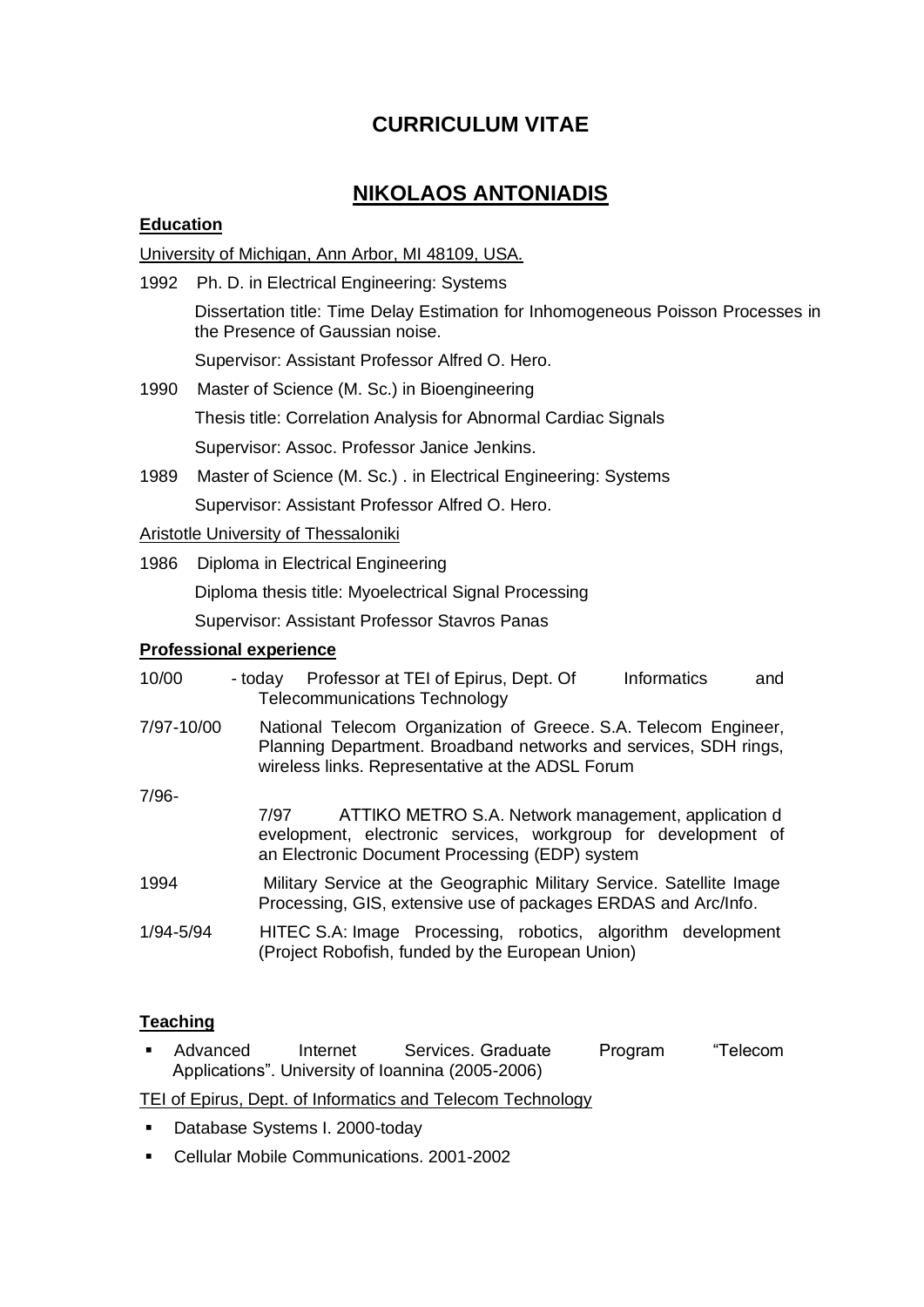- Project Management. 2006-2008
- Technical Writing. 2002-today

University of Michigan, Dept. of Electrical Engineering: Systems

- Probability and Random Processes. 1991-1992
- Introduction in Signal Processing. 1987-1988

#### **Administration**

- Head of Department of Informatics and Telecommunication Technology, TEI of Epirus (2000-2001, 2002-2003, 2008-today)
- Member of the technical Board of TEI of Epirus (2005-2008)
- Head of the Technical Board of TEI of Epirus (2008-2010)
- Head of the Informatics Sector, Department of Informatics and Telecommunication Technology, TEI of Epirus (2006-2008)

#### **Journal papers**

- 1. A. O. Hero, N. Antoniadis, N. Clinthorne, W. L. Rogers, G. D. Hutchins, "Optimal and Suboptimal Timing Estimators for PET", *IEEE Trans. on Nuclear Science*, pp. 725-729, Vol. NS-37 (2), January 1990.
- 2. N. Antoniadis and A. O. Hero, "Time Delay Estimation for Filtered Poisson Processes Using an EM-Type Algorithm", *1992 IEEE International Conference on Acoustics, Speech and Signal Processing (ICASSP-92),* pp. 289 – 292, vol.5, 23- 26 March 1992.
- 3. N. Antoniadis and A. O. Hero, "Time Delay Estimation for Filtered Poisson Processes Using an EM-Type Algorithm", *IEEE Trans. on Signal Processing*, pp. 2112 – 2123, Vol. SP-42 (8), August 1994.
- 4. C. Kyritsis and N. Antoniadis, "Option Pricing Based on the Concept of Insurance Market Models-Free Methods that Give as Special Case the Black-Scholes Option Pricing", *Review of Economic Sciences*, pp. 177-190, 8, 2005.

#### **References**

Publication 1:

- 1. C Morelli *et al*., "[Hidden Markov Models for Radio Localization in Mixed](http://www.elet.polimi.it/upload/nicoli/publications/2006_TSP.pdf)  [LOS/NLOS Conditions](http://www.elet.polimi.it/upload/nicoli/publications/2006_TSP.pdf)", to appear in *IEEE Trans. on Signal Processing*, 2007
- 2. W. C. Karl *et al*., "High-resolution biosensor spectral peak shift estimation", *IEEE Trans. on Signal Processing*, pp. 4631-4639, Vol. SP-53 (12), December 2005.
- 3. M. Gkizeli *et al*., "Blind iterative recovery of spread-spectrum steganographic messages", *Proceedings of Intl. Conf. on Image Processing 2005 (ICIP 2005)*, pp. 1098-1101, Vol. 2, Genova, Italy, September 2005.
- 4. A. O. Hero, "On the problem of granulometry for a degraded Boolean image model", *Proceedings of Intl. Conf. on Image Processing 1999 (ICIP 1999)*, pp. 16- 20, Vol. 2, Kobe, Japan, October 1999.
- 5. T. F. Li, "Multipath time delay estimation using regression stepwise procedure", *IEEE Trans. on Signal Processing*, pp. 191-195, Vol. SP-46 (1), January 1998.
- 6. R. E. Sequeira and JA Gubner, "Blind intensity estimation from shot-noise data", *IEEE Trans. on Signal Processing*, pp. 421-433, Vol. SP-45 (2), February 1997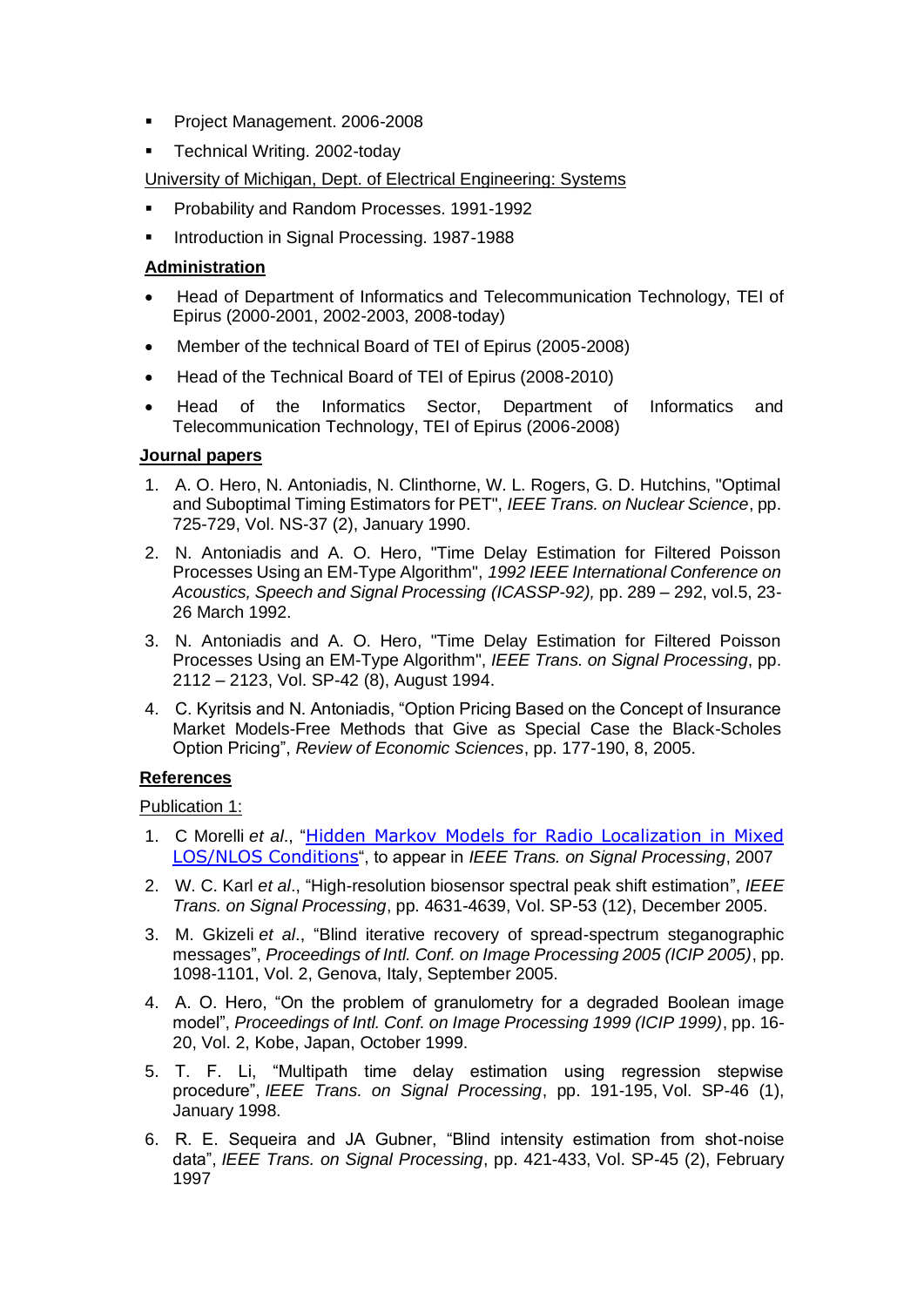- 7. T. K. Moon, "The Expectation-Maximization Algorithm", *IEEE Signal Processing Magazine*, pp. 47-60, November 1996.
- 8. Y.-T. Huang, "Application of EM Algorithm to Image Processing", M. Sc. Thesis, Natl. Sun Yat-Sen University, June 1996.
- 9. C. L. Chan and A. K. Katsaggelos, "Iterative maximum likelihood displacement field estimation inquantum-limited image sequences", *IEEE Trans. on Image Processing,* pp. 743-751, Vol. 4 (6), June 1995
- 10. Α. O. Hero and J. A. Fessler, "Convergence in norm for alternating Expectation-Maximization (EM) type algorithms", *Stat. Sinica,* pp. 41-54, Vol. 5 (1), January 1995

Publication 3:

- 1. Y.P. Shao, "A new timing model for calculating the intrinsic timing resolution of a scintillator detector", *Physics in Medicine and Biology*, pp. 1103-1117, Vol. 52 (4), February 2007.
- 2. D. M. Binkley, "Optimization of scintillation detector timing systems using Monte Carlo analysis",*IEEE Trans. on Nuclear Science,* pp. 386-393, Vol. 41 (1) Part 2, February 1994
- 3. N. Petrick *et al*., "Least-squares arrival time estimators for single and piled up scintillation pulses", *IEEE Trans. on Nuclear Science,* pp. 1026-1030, Vol. 40 (4) Part 1, August 1993
- 4. N. Petrick *et al*., "Least-squares arrival time estimators for photons detected using a photomultiplier tube", *IEEE Trans. on Nuclear Science,* pp. 738-741, Vol. 39 (4), August 1992
- 5. N. Petrick *et al*., "1st photoelectron timing error evaluation of a new scintillation detector model", *IEEE Trans. on Nuclear Science,* pp. 174-177, Vol. 38 (2), Part 1, April 1991
- 6. Α. O. Hero *et al*., "A lower bound on PET timing estimation with pulse pileup", *IEEE Trans. on Nuclear Science,* pp. 709-712, Vol. 38 (2), Part 1, April 1991
- 7. Α. O. Hero, "Timing estimation for a filtered Poisson process in Gaussiannoise", *IEEE Trans. on Information Theory,* pp. 92-106, Vol. 37 (1), January 1991
- 8. N. Clinthorne *et al*., "A Method For Improving Time-of-arrival Estimation For Weak Optical Signals With Applications To Scintillation Detectors", *Nuclear Science Symposium 1990*, Conference record, October 1990.

Publication 4:

1. L. Zarangas, "Stock Market Prices, Mean Reversion and Capital Breaks: Evidence from Emerging Markets", *Review of Economic Sciences*, pp. 125-140, 9, 2006

#### **Conference Papers**

- 1. Α. O. Hero, N. Antoniadis, N. Clinthorne, W. L. Rogers, G. D. Hutchins, "Optimal and Suboptimal Timing Estimators for PET", *Nuclear Science Symposium*, San Francisco, California, January 1990.
- 2. N. Antoniadis and A. O. Hero, "Time Delay Estimation for Filtered Poisson Processes Using an EM-Type Algorithm", *Intl. Conference on Acoustics, Speech and Signal Processing*, San Francisco, California, March 1992.